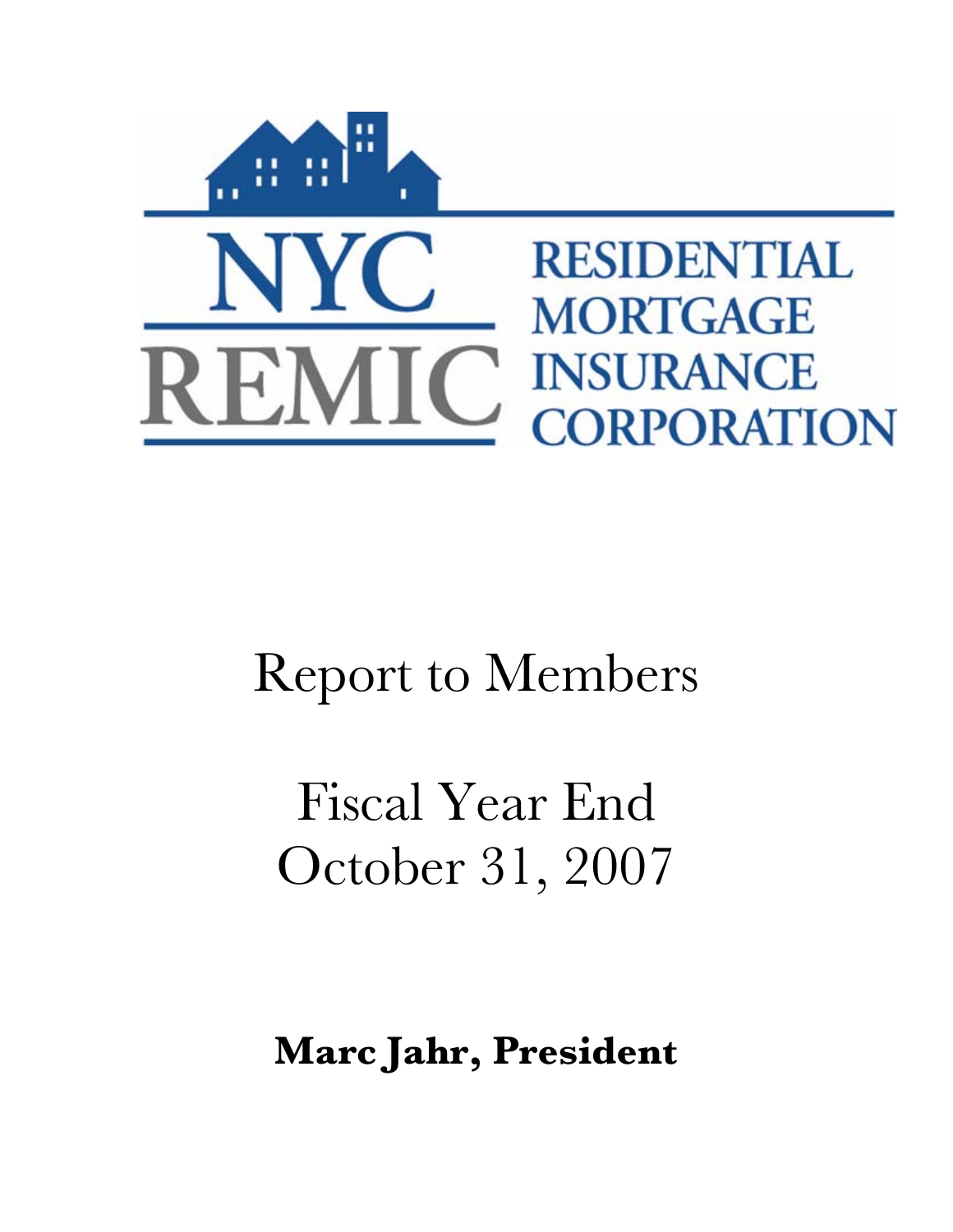

DATE: June 3, 2008 TO: The Chairperson and Members FROM: Marc Jahr SUBJECT: Report on REMIC Fiscal Year 2007 Activities

I am pleased to report that the New York City Residential Mortgage Insurance Corporation ("REMIC") continued its role in helping to establish and maintain the available stock of affordable housing throughout New York City during the fiscal year ended October 31, 2007. Certificates of Insurance were issued for sixteen properties with an insured amount of \$18.8 million, representing 785 units and \$71.2 million in mortgage amount outstanding. Commitments to Insure were issued for eleven properties with an insured amount of \$10.9 million, representing 751 units and \$58.0 million in mortgage amount outstanding.

A detailed summary of the activities and accomplishments of REMIC during the fiscal year ended October 31, 2007 is attached for your review.

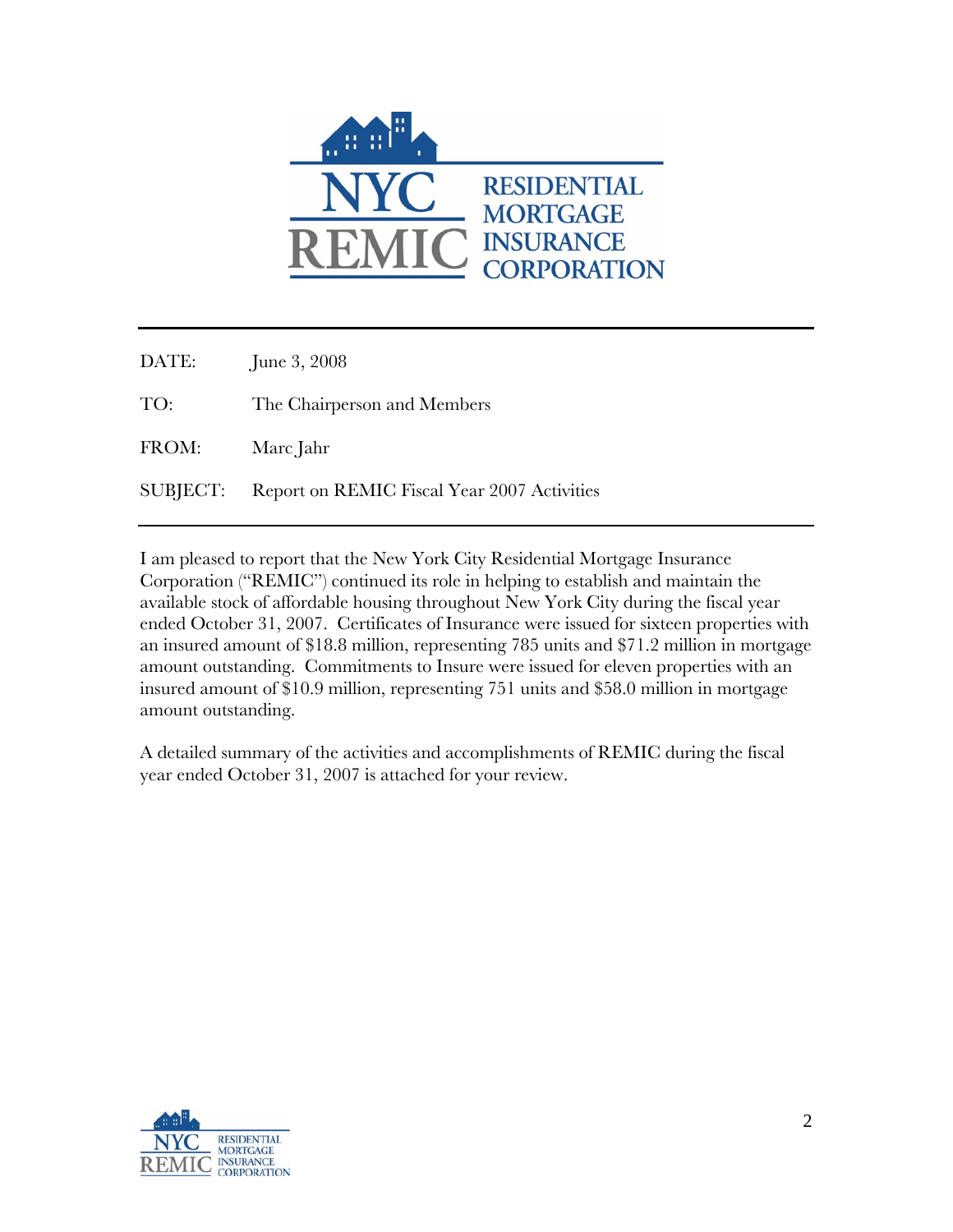## **MISSION & HISTORY**

The New York City Residential Mortgage Insurance Corporation ("REMIC") is a public benefit corporation created to promote the production and rehabilitation of affordable housing in New York City through the issuance of mortgage insurance. REMIC plays an integral role in New York City's efforts to stabilize and revitalize the City's diverse neighborhoods.

Founded as the New York City Rehabilitation Mortgage Insurance Corporation in 1973 by the State Legislature with a \$7.5 million loan from New York City, REMIC was created to promote the development of affordable housing in specifically designated distressed areas of New York City. Using mortgage insurance, REMIC worked to promote the issuance of residential loans, many of which would not have proceeded without credit enhancement.

In 1993, the State Legislature amended the REMIC statute, changing REMIC's parameters to no longer restrict REMIC to designated distressed areas, but instead, to encourage REMIC to insure mortgages throughout New York City. At the same time, REMIC was renamed the New York City Residential Mortgage Insurance Corporation and was reorganized as a subsidiary of New York City Housing Development Corporation ("HDC"). The original \$7.5 million loan was returned to the City with HDC funding REMIC reserve requirements as required by REMIC's enabling statute. These legal changes and transfers of funds created a "New REMIC" entity, while certain reserve requirements remained in place for the "Old REMIC" insured projects.

Since becoming a subsidiary of HDC, REMIC has actively sought to become a more formidable presence in the mortgage insurance business by significantly increasing the volume of its underwriting while maintaining adherence to strict underwriting standards. In its 34 years of existence, the REMIC insured portfolio has performed well, having paid only 12 claims for insured loans totaling \$589,291

As of January, 2008, REMIC has a "AA" rating from Standard & Poor's, and a "AA-" rating from Fitch Ratings.

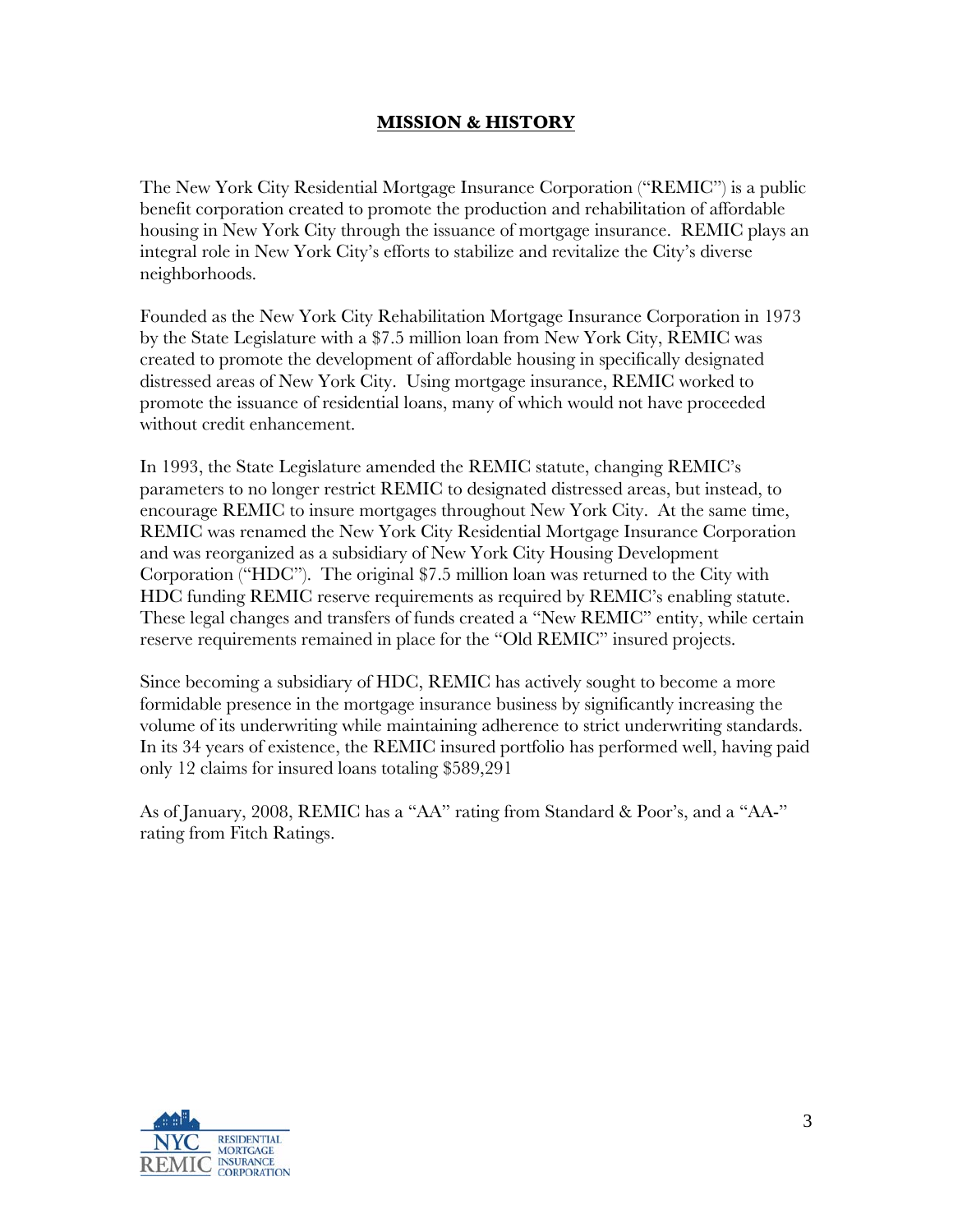## **FISCAL YEAR 2007 SUMMARY**

During fiscal year 2007 (November 1, 2006 through October 31, 2007), REMIC issued Commitments to Insure to eleven properties, with a total of 751 units, a total insured amount of \$10,922,260, and a total mortgage amount of \$58,041,298. During fiscal year 2007, REMIC issued Certificates of Insurance to sixteen properties, with a total of 785 units, a total insured amount of \$18,815,058, and a total mortgage amount of \$71,150,058.

As of October 31, 2007, REMIC had a total amount of insurance outstanding of \$122 million with a total mortgage amount outstanding related to such insurance of \$387 million. In addition, REMIC had total commitments outstanding of \$31 million with a total mortgage amount outstanding related to such insurance of \$81 million.

| <b>COMMITMENTS TO INSURE:</b>   |               |                |              |           |  |
|---------------------------------|---------------|----------------|--------------|-----------|--|
| <b>Property</b>                 | <u>Lender</u> | <b>Insured</b> | Mortgage     | $#$ Units |  |
|                                 |               | Amount         | Amount       |           |  |
| <u>Bronx</u>                    |               |                |              |           |  |
| 1068 Gerard Avenue              | <b>HDC</b>    | \$733,000      | \$3,665,000  | 82        |  |
| 1085 Washington Avenue          | <b>HDC</b>    | \$1,138,000    | \$5,690,000  | 92        |  |
| 1460 Clay Avenue/Claremont      | <b>HDC</b>    | \$1,466,260    | \$7,331,298  | 98        |  |
| Park Apartments                 |               |                |              |           |  |
| 429 East 156th Street/Melrose   | <b>HDC</b>    | \$610,000      | \$3,050,000  | 63        |  |
| Commons Site 5                  |               |                |              |           |  |
| 499-501 East 165th              | <b>HDC</b>    | \$284,000      | \$1,420,000  | 42        |  |
| Street/Morrisania Terrace       |               |                |              |           |  |
| 870 Freeman Street/Freeman      | <b>HDC</b>    | \$261,000      | \$1,305,000  | 36        |  |
| Gardens**                       |               |                |              |           |  |
| Manhattan                       |               |                |              |           |  |
| 15-21 West 116th Street/Shabazz | <b>HDC</b>    | \$1,170,000    | \$5,850,000  | 38        |  |
| 201 West 148th Street**         | <b>HDC</b>    | \$357,000      | \$1,785,000  | 25        |  |
| 304 West 117th Street/Big       | <b>HDC</b>    | \$3,520,000    | \$17,600,000 | 94        |  |
| Larkspur**                      |               |                |              |           |  |
| 318 West 117th Street/Little    | <b>HDC</b>    | \$689,000      | \$3,445,000  | 22        |  |
| Larkspur**                      |               |                |              |           |  |
| <i><u><b>Oueens</b></u></i>     |               |                |              |           |  |
| 138-52 Elder Avenue/Selfhelp    | <b>HDC</b>    | \$694,000      | \$6,900,000  | 159       |  |
| <b>KIV</b>                      |               |                |              |           |  |
| <b>TOTAL</b>                    |               | \$10,922,260   | \$58,041,298 | 751       |  |

The following are the details of the Commitments to Insure and the Certificates of Insurance that REMIC issued during fiscal year 2007:

*\*\*Committed and Insured in the same fiscal year*

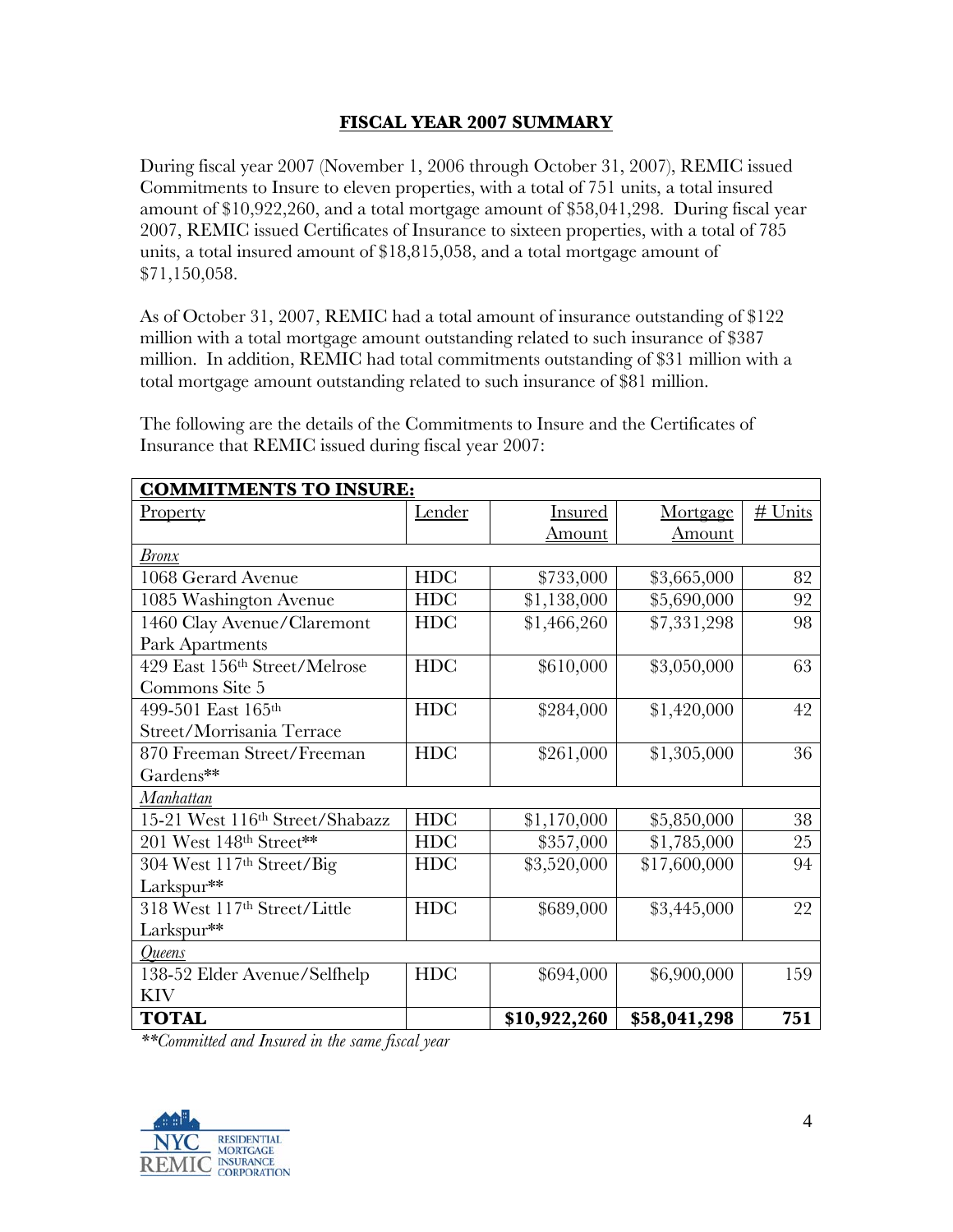| <b>CERTIFICATES OF INSURANCE:</b> |            |              |              |         |
|-----------------------------------|------------|--------------|--------------|---------|
| <b>Property</b>                   | Lender     | Insured      | Mortgage     | # Units |
|                                   |            | Amount       | Amount       |         |
| <b>Bronx</b>                      |            |              |              |         |
| 2244 Morris Avenue                | <b>CPC</b> | \$686,000    | \$1,225,000  | 54      |
| 3880 Orloff Avenue                | <b>HDC</b> | \$2,148,000  | \$10,740,000 | 101     |
| 55 West 184th Street              | <b>CPC</b> | \$552,000    | \$552,000    | 26      |
| 870 Freeman Street/Freeman        | <b>HDC</b> | \$261,000    | \$1,305,000  | 36      |
| Gardens**                         |            |              |              |         |
| 912 East 178th Street             | Chase      | \$1,880,000  | \$1,880,000  | 79      |
| <b>Brooklyn</b>                   |            |              |              |         |
| 1054-1096 Bergen Avenue/Ralph     | <b>HDC</b> | \$1,962,000  | \$9,810,000  | 72      |
| Avenue II                         |            |              |              |         |
| 789 Belmont Avenue                | <b>CPC</b> | \$360,000    | \$360,000    | 8       |
| Manhattan                         |            |              |              |         |
| 130-136 West 112th Street         | <b>HDC</b> | \$1,090,000  | \$5,450,000  | 41      |
| 132-138 East 112th Street         | <b>HDC</b> | \$1,242,000  | \$6,210,000  | 43      |
| 201 West 148th Street**           | <b>HDC</b> | \$357,000    | \$1,785,000  | $25\,$  |
| 202-212 East 4th Street/Nazareth  | Chase      | \$470,552    | \$470,552    | 15      |
| Housing                           |            |              |              |         |
| 254 & 262 West 154th              | Chase      | \$1,917,506  | \$1,917,506  | 55      |
| Street/Macombs Manor              |            |              |              |         |
| 304 West 117th Street/Big         | <b>HDC</b> | \$3,520,000  | \$17,600,000 | 94      |
| Larkspur**                        |            |              |              |         |
| 318 West 117th Street/Little      | <b>HDC</b> | \$689,000    | \$3,445,000  | 22      |
| Larkspur**                        |            |              |              |         |
| 414 Equities LLC                  | <b>HDC</b> | \$604,000    | \$3,020,000  | 42      |
| <b>Oueens</b>                     |            |              |              |         |
| 9501 Rockaway Beach Blvd.         | <b>HDC</b> | \$1,076,000  | \$5,380,000  | 72      |
| <b>TOTAL</b>                      |            | \$18,815,058 | \$71,150,058 | 785     |

*\*\*Committed and Insured in the same fiscal year*

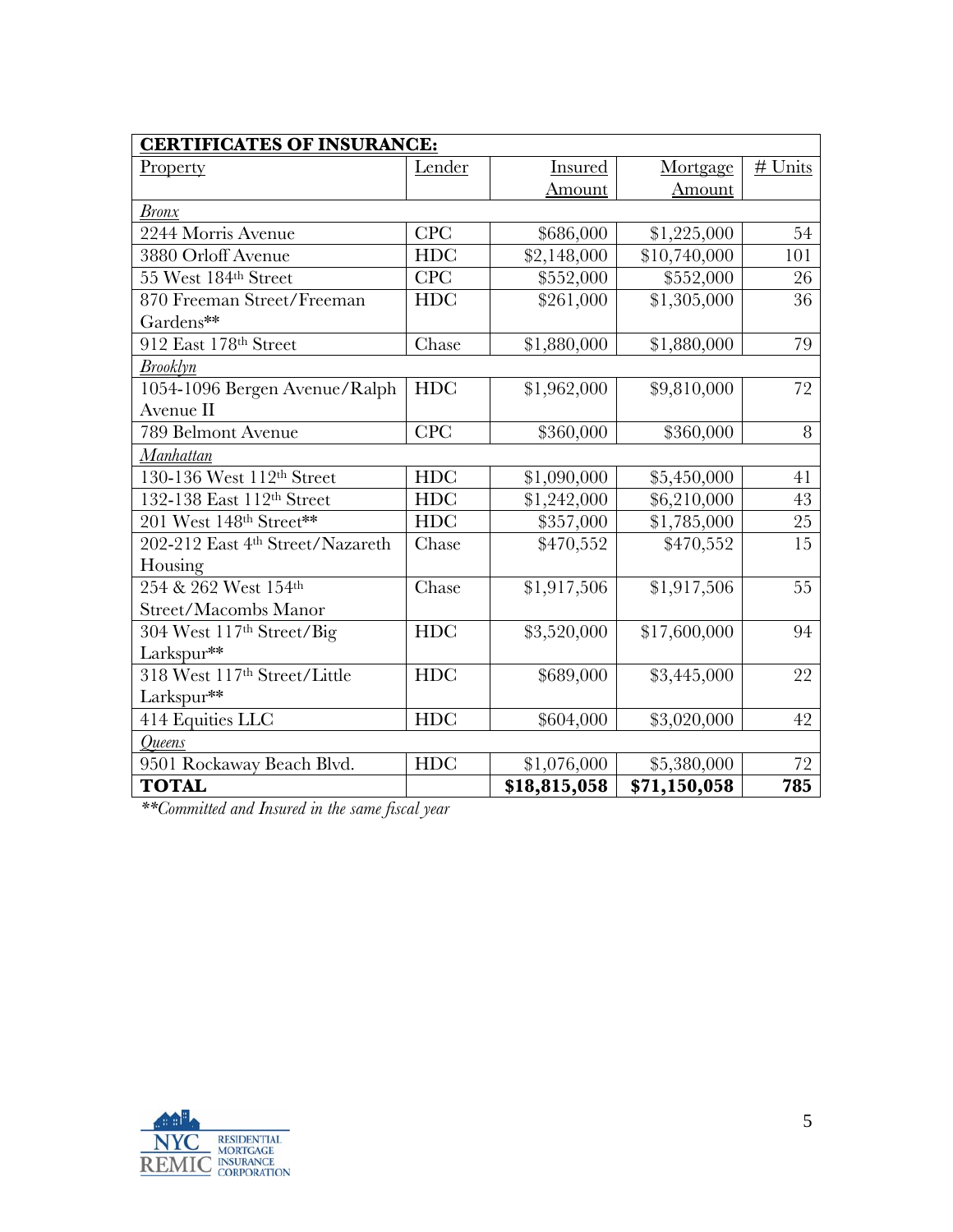## **YEAR-OVER-YEAR COMPARISON FY 2007 VERSUS FY 2006**

# **Commitments to Insure**

| <b>FY 2006</b> | <b>FY 2007</b> |
|----------------|----------------|
| 29             |                |
| 1,427          | 751            |
| \$20,673,355   | \$10,922,260   |
| \$73,358,770   | \$58,041,298   |
|                |                |

# **Certificates of Insurance**

|                       | <b>FY 2006</b> | <b>FY 2007</b> |
|-----------------------|----------------|----------------|
| $#$ Projects          | 33             | 16             |
| $#$ Units             | 1.571          | 785            |
| <b>Insured Amount</b> | \$26,891,960   | \$18,815,058   |
| Mortgage Amount       | \$79,261,125   | \$71,150,058   |

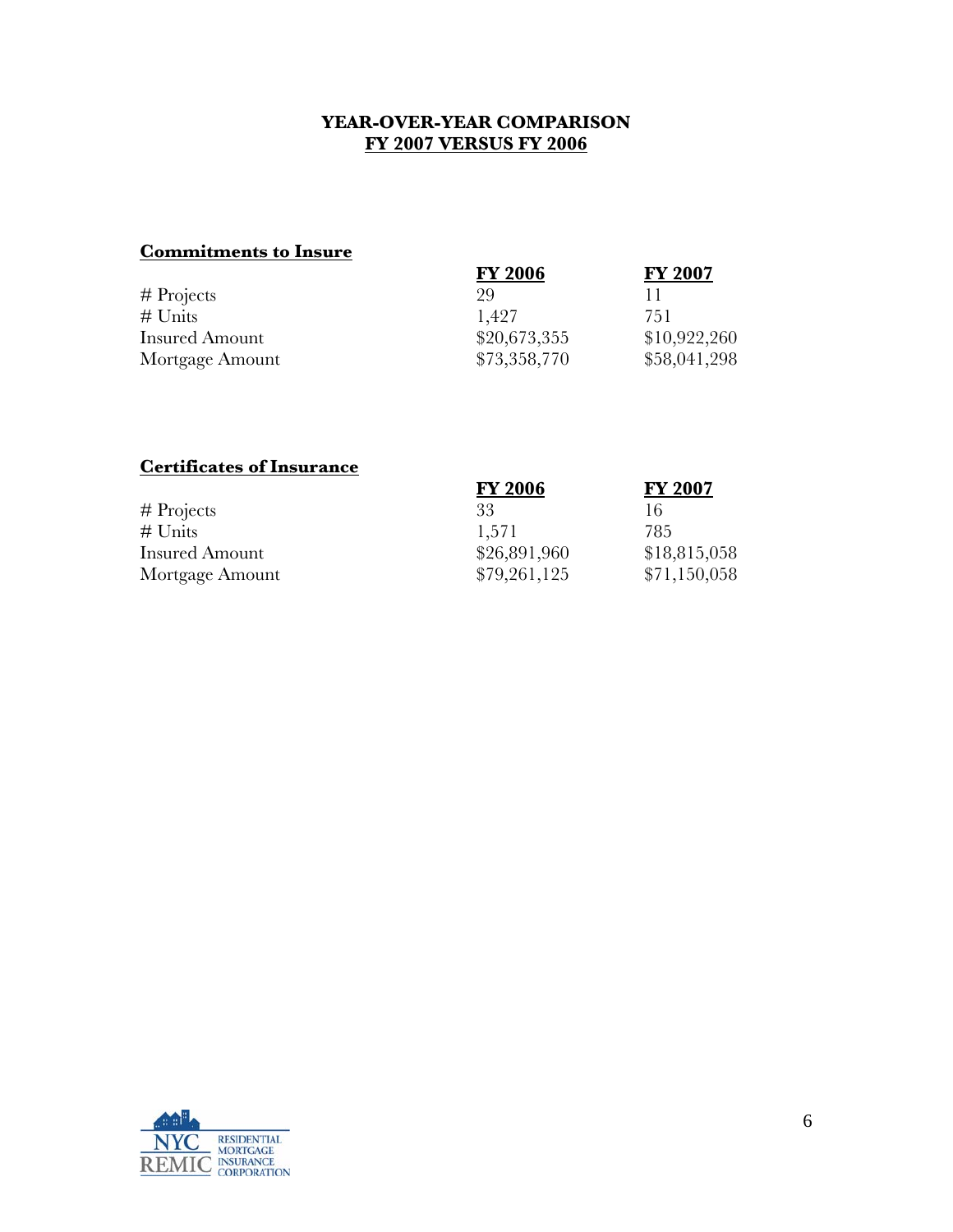# **ANNUAL COMMITMENT ACTIVITY**

| <b>Fiscal</b><br>Year | # Loans        | <b>Insured</b><br><b>Amount</b> | Mortgage<br><b>Amount</b> | # Units       |
|-----------------------|----------------|---------------------------------|---------------------------|---------------|
| 1993                  | $\overline{4}$ | \$1,567,381                     | \$1,928,744               | 187           |
| 1994                  | 13             | \$2,693,548                     | \$3,763,660               | 334           |
| 1995                  | 14             | \$5,014,621                     | \$7,208,793               | 393           |
| 1996                  | 26             | \$18,865,200                    | \$23,366,950              | 1,139         |
| 1997                  | 24             | \$14,912,594                    | \$18,428,876              | 1,162         |
| 1998                  | 28             | \$14,604,742                    | \$15,572,362              | 686           |
| 1999                  | 36             | \$19,652,037                    | \$36,923,037              | 1,077         |
| 2000                  | 69             | \$28,622,957                    | \$61,518,039              | 1,668         |
| 2001                  | 53             | \$25,765,925                    | \$79,727,587              | 1,232         |
| 2002                  | 33             | \$16,290,443                    | \$42,190,603              | 789           |
| 2003                  | 47             | \$41,525,739                    | \$119,952,922             | 1,673         |
| 2004                  | 11             | \$8,411,263                     | \$12,285,612              | 329           |
| 2005                  | 8              | \$10,079,063                    | \$33,367,750              | 477           |
| 2006                  | 29             | \$20,673,355                    | \$73,358,770              | 1,427         |
| 2007                  | 11             | \$10,922,260                    | \$58,041,298              | 751           |
| <b>Total</b>          | <b>406</b>     | <u>\$239,601,128</u>            | <u>\$587,635,003</u>      | <u>13,324</u> |

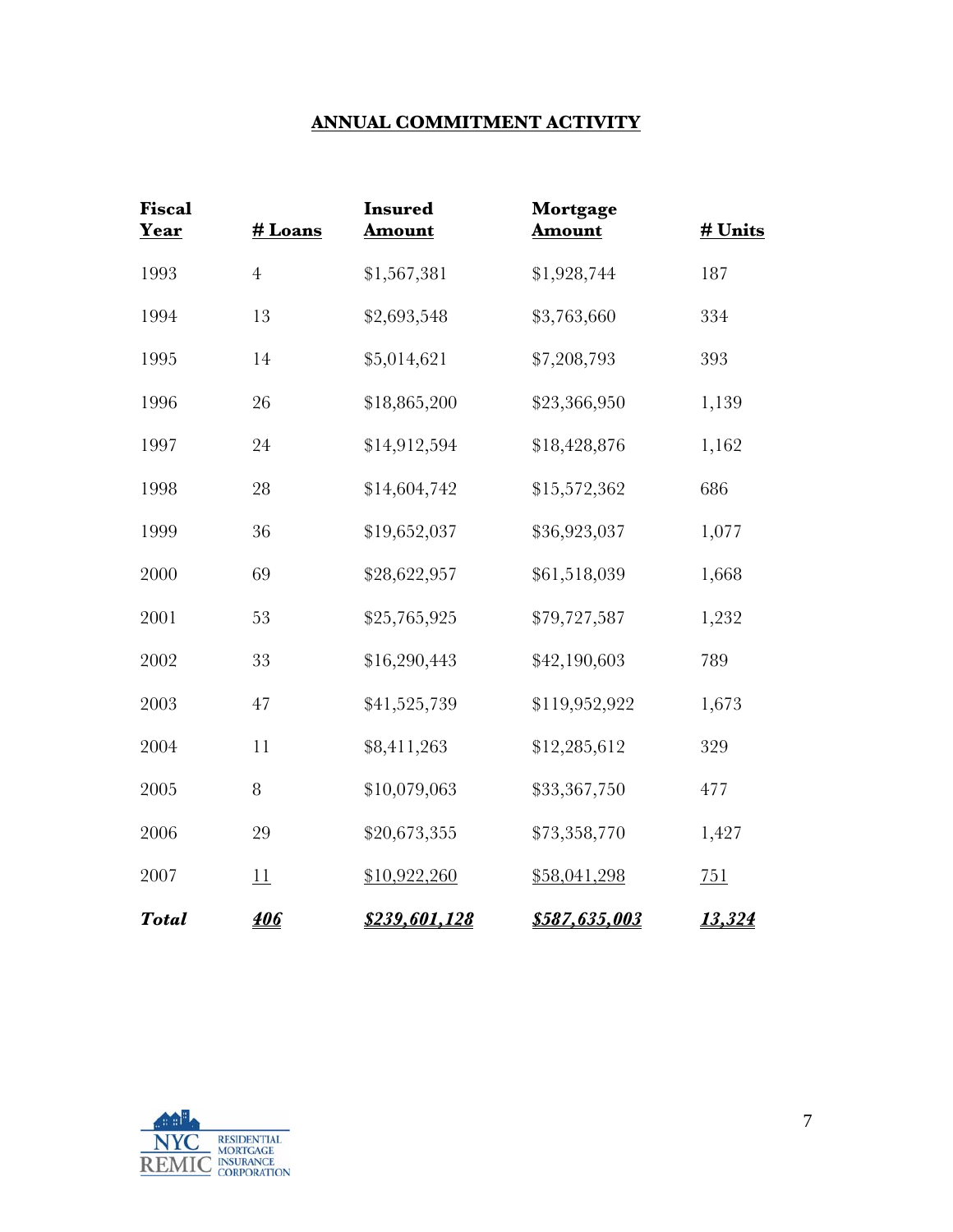## **REMIC FY 2007 FUND BALANCES**

| <b>Fund</b>              | <b>Restricted</b><br>Fund<br><b>Balance</b> | <b>Unrestricted</b><br>Fund<br><b>Balance</b> | <b>TOTAL</b><br><b>BALANCE</b> |
|--------------------------|---------------------------------------------|-----------------------------------------------|--------------------------------|
| Mortgage Insurance       | \$441,737.00                                | \$4,409,148.88                                | \$4,850,885.88                 |
| <b>Housing Insurance</b> | \$30,547,025.40                             | \$3,032,329.14                                | \$33,579,354.54                |
| Premium Reserve          | \$0.00                                      | \$14,885,191.49                               | \$14,885,191.49                |
| Cumulative Unrealized    | Gains/Losses (\$154,426.37)                 | \$0.00                                        | (\$154,426.37)                 |

## **TOTAL \$30,834,336.03 \$22,326,669.51 \$53,161,005.54**

At the close of fiscal year 2007, REMIC had an amortized fund balance of \$53,161,005.54, an 8% increase from fiscal year-end 2006.



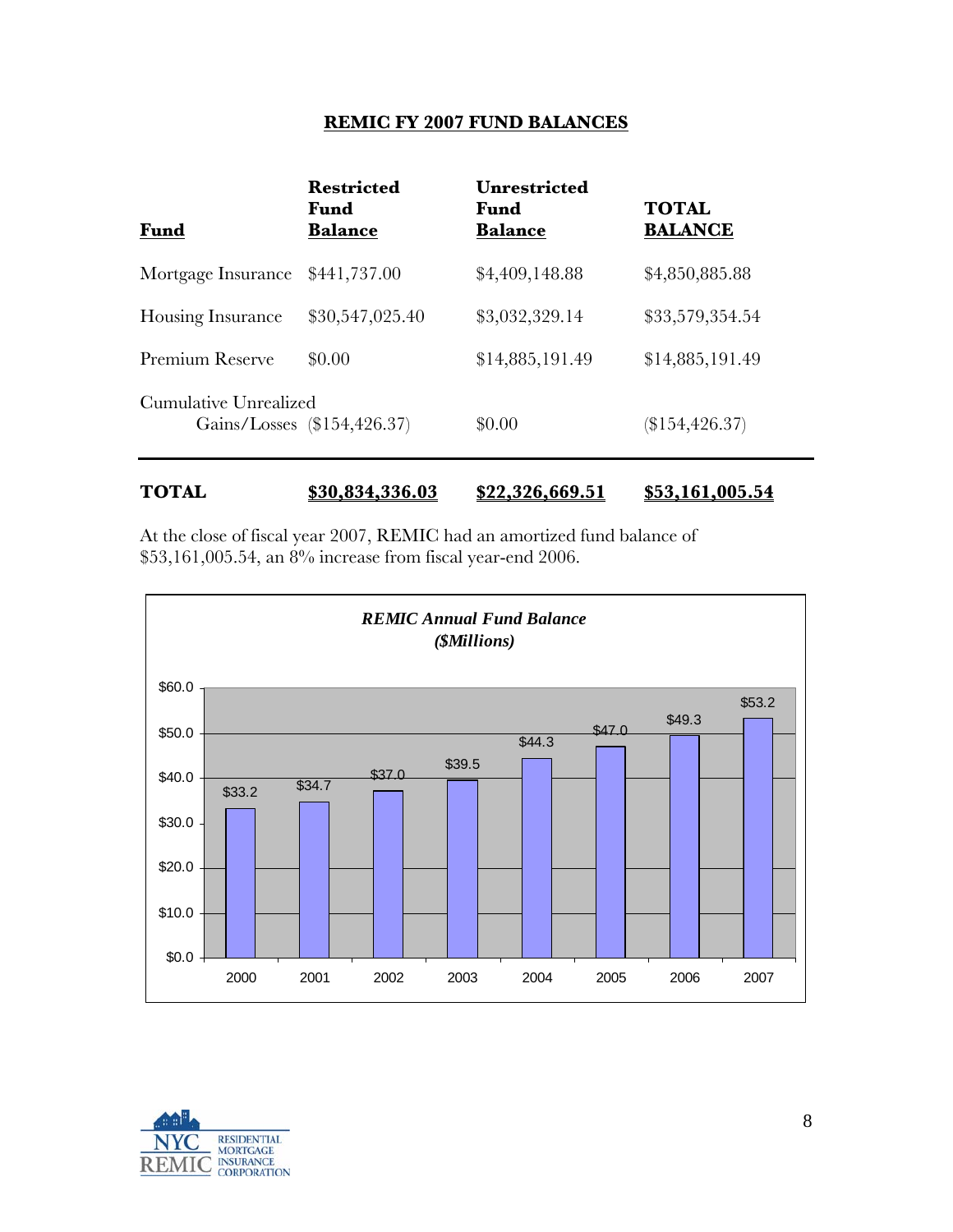## **REMIC INSURANCE CAPACITY**

In accordance with New York State statute, REMIC set aside reserves to cover insurance commitments and contracts entered into by "Old REMIC" and "New REMIC," as well as properties currently in pipeline. REMIC ended fiscal year 2007 with undesignated capacity of approximately \$81 million.

## **CREDIT RATINGS**

As of January 2008, both Standard & Poor's and Fitch Ratings maintain credit ratings for REMIC. Standard & Poor's rates REMIC a "AA," while Fitch Ratings rates REMIC a "AA-."

## **CLAIMS PAYMENT HISORY**

During fiscal year 2007, there were no insurance claims paid on either "Old REMIC" or "New REMIC" properties. The total amount of claims paid since 1973 remains at \$589,291.

## **"OLD REMIC" PROPERTIES**

As of October 31, 2007, "Old REMIC" had in its portfolio insured mortgages for 13 properties with 268 units. The current aggregate balance of these insured mortgages is \$846,073 with REMIC insurance in effect of \$441,737.

#### **"NEW REMIC" PROPERTIES**

As of October 31, 2007, "New REMIC" had in its portfolio insured mortgages for 165 properties with 6,910 units. The current aggregate balance of these insured mortgages is \$386,557,319 with REMIC insurance in effect of \$121,631,516.

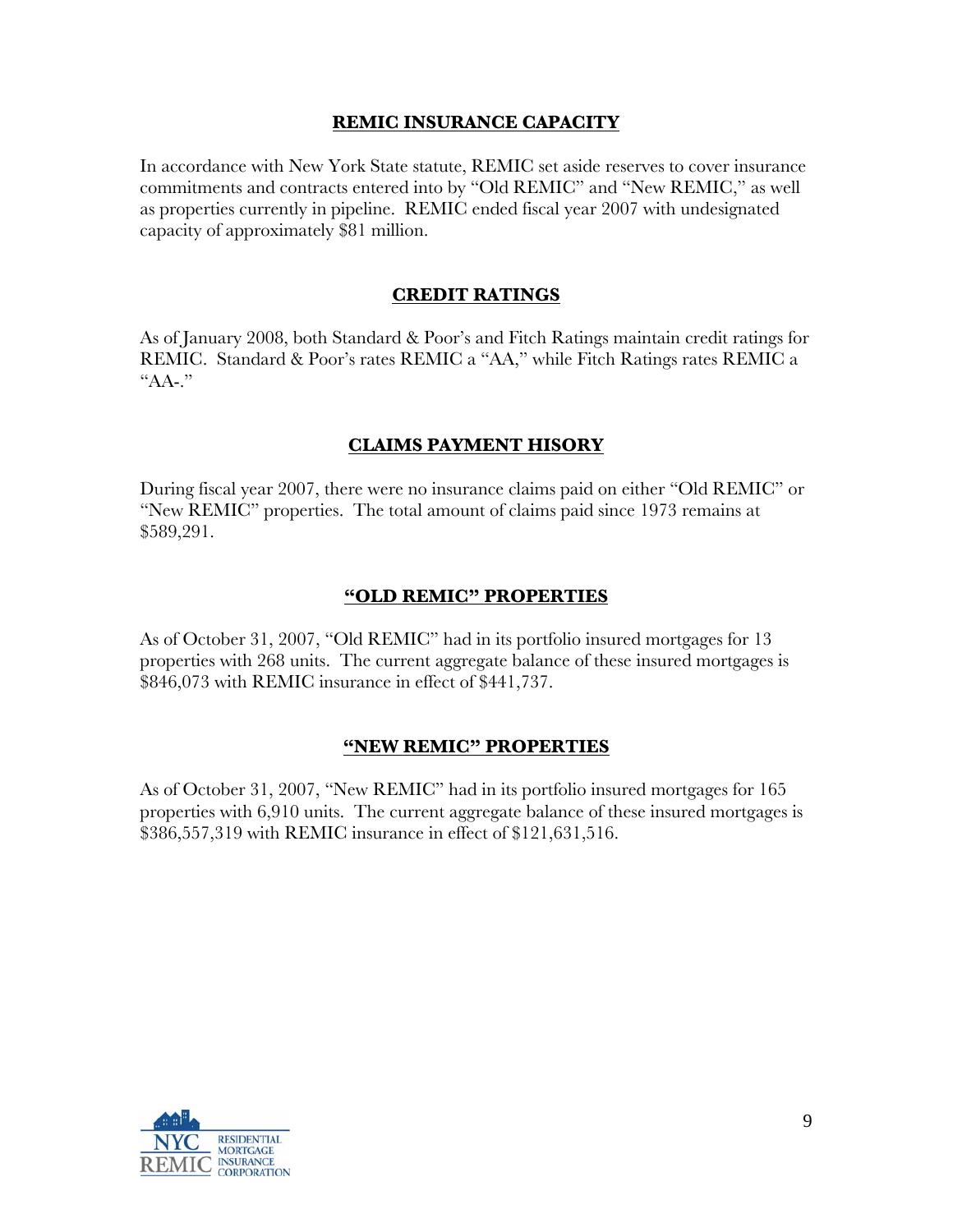# **INVESTMENT SUMMARY**

| Par Amount      | Provider                 | Interest Rate $(\% )$            | <b>Maturity Date</b> |
|-----------------|--------------------------|----------------------------------|----------------------|
| \$4,800,000.00  | Federal Farm Credit Bank | 5.240                            | 09/05/2013           |
| \$1,701,455.85  | Federal Home Loan Bank   | $(4.40\% \text{ dist})$<br>0.000 | 11/01/2007           |
| \$7,000,000.00  | Federal Home Loan Bank   | 5.000                            | 12/22/2011           |
| \$3,000,000.00  | Federal Home Loan Bank   | 5.250                            | 02/17/2015           |
| \$1,200,000.00  | Federal Home Loan Bank   | 4.500                            | 07/23/2015           |
| \$3,200,000.00  | Federal Home Loan Bank   | 5.540                            | 01/13/2017           |
| \$5,000,000.00  | Federal Home Loan Bank   | 7.560                            | 02/18/2020           |
| \$2,405,000.00  | <b>FHLMC</b>             | 5.750                            | 01/30/2019           |
| \$1,300,000.00  | <b>FHLMC</b>             | 6.300                            | 11/25/2020           |
| \$1,400,000.00  | <b>FHLMC</b>             | 6.300                            | 06/13/2022           |
| \$10,000,000.00 | <b>FHLMC</b>             | 6.020                            | 12/22/2026           |
| \$3,400,000.00  | <b>FNMA</b>              | 5.520                            | 08/06/2018           |
| \$7,500,000.00  | <b>FNMA</b>              | 6.125                            | 12/20/2021           |
| \$400,000.00    | <b>FNMA</b>              | 6.000                            | 02/26/2024           |
| \$117,000.00    | Repurchase Agreement     | 4.400                            | 11/01/2007           |
|                 | (JPMorgan Chase)         |                                  |                      |

As of October 31, 2007, REMIC reserves were invested in securities of various U.S. Government Agencies and Repurchase Agreements. Details are provided below:

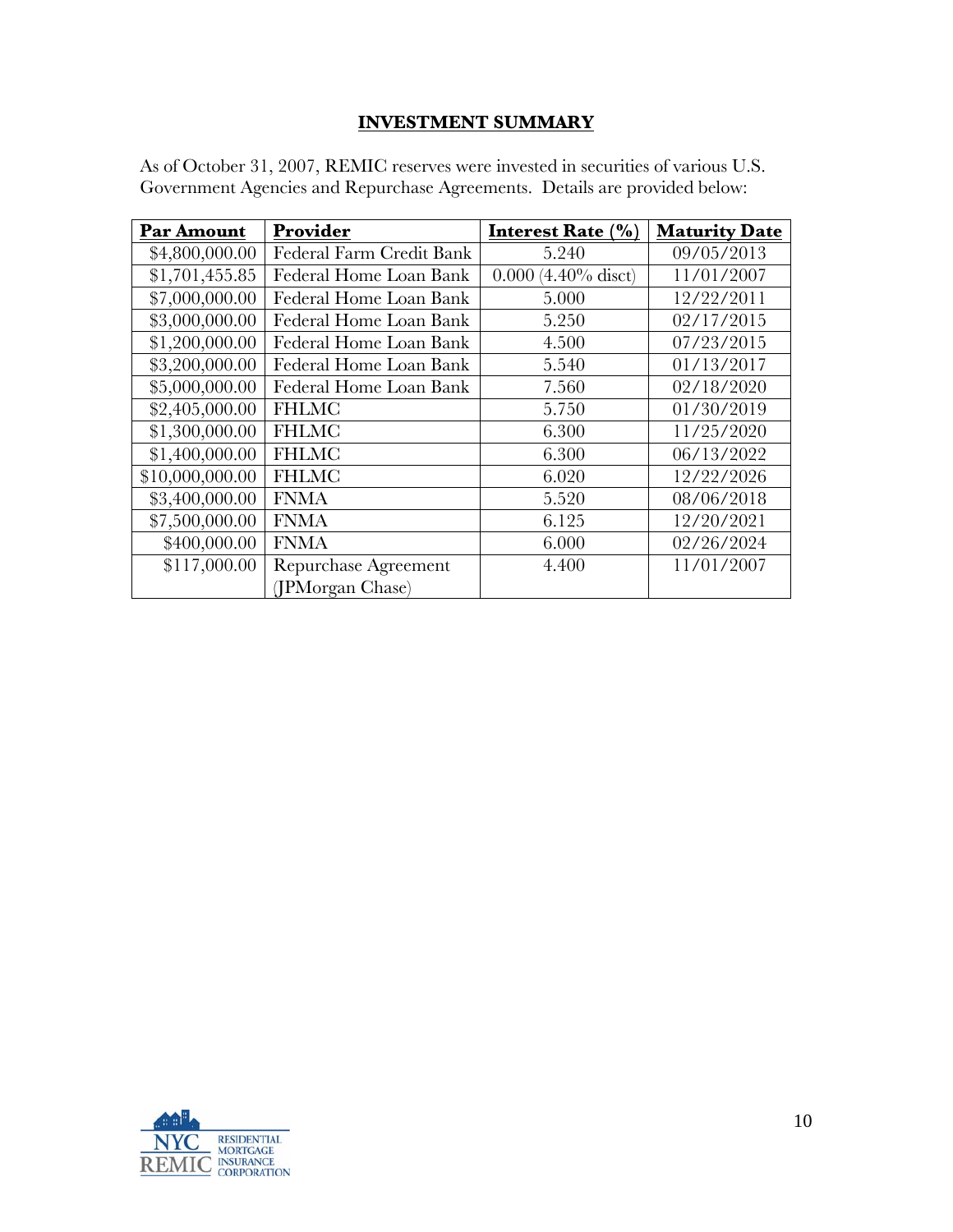# **REVENUES & EXPENSES**

The following is a review of REMIC's revenues and expenses for fiscal year 2007 (without adjustments for fair market value) with an explanation of each budget category:

|                                               | <b>FY 2006</b>        | <b>FY 2007</b>        |
|-----------------------------------------------|-----------------------|-----------------------|
| <b>Revenues:</b>                              |                       |                       |
| <b>Insurance Premiums &amp; Fees</b>          | \$898,169.63          | \$1,094,399.00        |
| <b>Investment Income</b>                      | \$2,807,128.84        | \$2,937,520.11        |
| <b>Total Revenues</b>                         | \$3,705,298.47        | \$4,031,919.11        |
| <b>Expenses:</b>                              |                       |                       |
| Salaries & Related Expenses                   | \$0.00                | \$0.00                |
| <b>Contract Services - Rating Agency Fees</b> | \$25,000.00           | \$25,000.01           |
| Reimbursement of HDC Overhead                 | \$150,000.00          | \$150,000.00          |
| <b>Insurance Claims</b>                       | \$0.00                | \$0.00                |
| <b>Total Expenses</b>                         | \$175,000.00          | \$175,000.01          |
| <b>REMIC OPERATING SURPLUS</b>                | <u>\$3,530,298.47</u> | <u>\$3,856,919.10</u> |